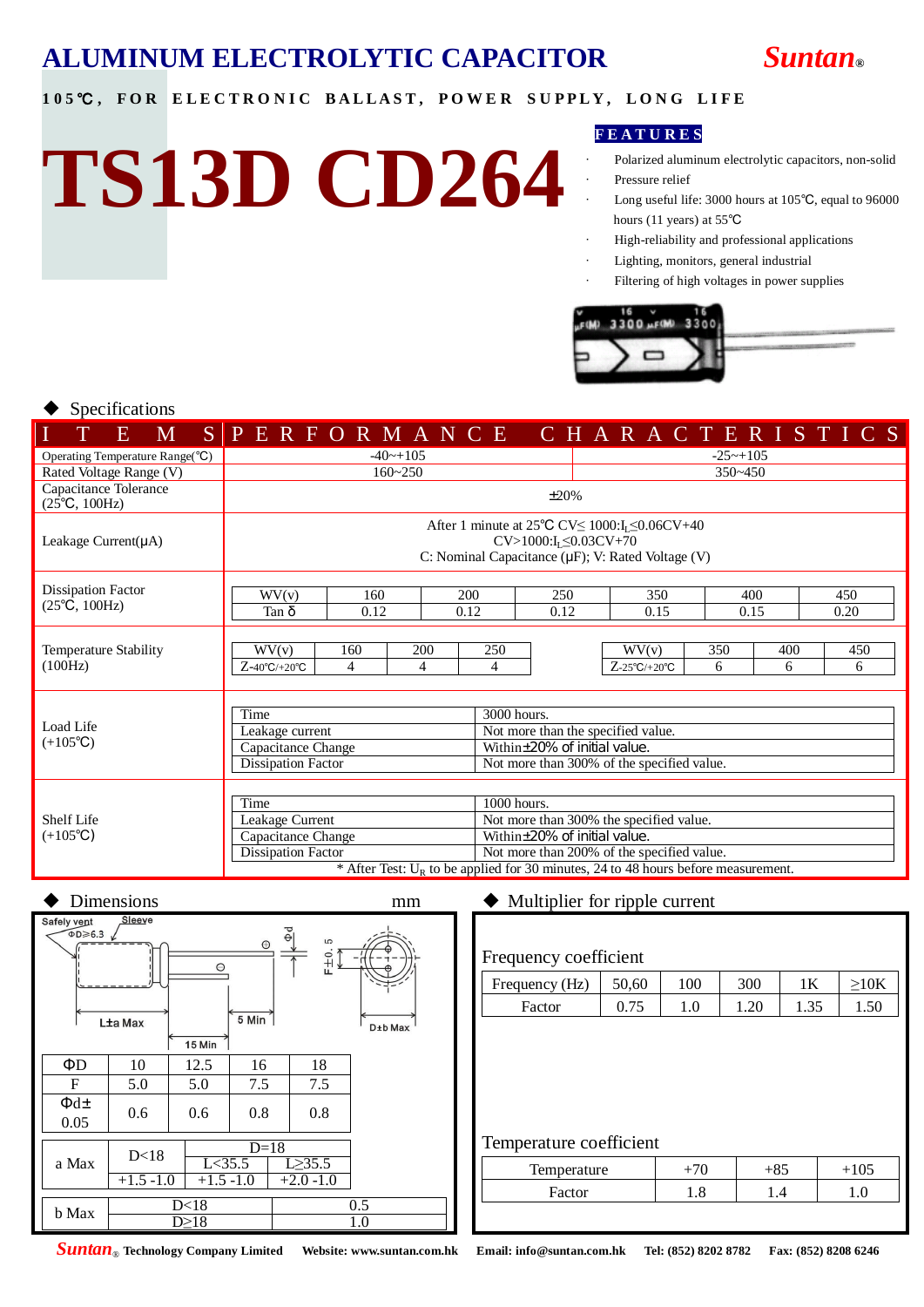#### 105℃, FOR ELECTRONIC BALLAST, POWER SUPPLY, LONG LIFE

## **TS13D CD264**

#### $\triangle$  **STANDARD RATINGS**

Unless otherwise specified, all electrical values in table 1 apply at  $T_{amb} +25^{\circ}C$ ,

| <b>SYMBOL</b> | <b>DESCRIPTION</b>                                                                           |
|---------------|----------------------------------------------------------------------------------------------|
| Cap           | Rated capacitance at 100Hz, tolerance $\pm 20\%$                                             |
| $I_R$         | Rated RMS ripple current at 100Hz, 105°C                                                     |
| <b>ESR</b>    | Equivalent series resistance at 100Hz (calculated from tan $\delta_{\text{max}}$ and $C_R$ ) |
| Z             | Max. impedance at 10KHz                                                                      |

#### **Table 1**

| WV(V)        |                    |     | 160            |                   | 200                |      |                |       | 250                |      |                |       |  |  |
|--------------|--------------------|-----|----------------|-------------------|--------------------|------|----------------|-------|--------------------|------|----------------|-------|--|--|
|              | Case               | Z   | <b>ESR</b>     | $I_R$             | Case               | Z    | <b>ESR</b>     | $I_R$ | Case               | Z    | <b>ESR</b>     | $I_R$ |  |  |
| $Cap(\mu F)$ | $\neg$ DxL<br>(mm) | Ω   | Ω              | mA                | $\neg$ DxL<br>(mm) | Ω    | Ω              | mA    | $\neg$ DxL<br>(mm) | Ω    | Ω              | mA    |  |  |
| 4.7          | $\sim$ $\sim$      | --  | --             | $\qquad \qquad -$ | 10x12.5            | 13.0 | 41             | 60    | 10x12.5            | 13.0 | 41             | 60    |  |  |
| 10           | 10x16              | 6.3 | 19             | 95                | 10x16              | 6.3  | 19             | 95    | 10x20              | 6.3  | 19             | 105   |  |  |
|              |                    |     |                |                   |                    |      |                |       | 12.5x25            |      |                |       |  |  |
| 22           | 10x20              | 3.2 | 9              | 145               | 10x20              | 3.2  | 9              | 145   | 16x20              | 3.2  | 9              | 180   |  |  |
|              |                    | 2.3 | 6              |                   | 12.5x20            | 2.3  | 6              | 190   | 12.5x25            |      | 6              | 250   |  |  |
| 33           | 12.5x20            |     |                | 190               |                    |      |                |       | 16x20              | 2.3  |                |       |  |  |
|              | 12.5x25            |     |                |                   | 12.5x25            |      |                |       | 16x25              |      |                |       |  |  |
| 47           | 16x20              | 1.7 | $\overline{4}$ | 280               | 16x20              | 1.7  | $\overline{4}$ | 280   | 18x20              | 1.7  | $\overline{4}$ | 300   |  |  |
|              | 10x25              |     |                |                   |                    |      | 16x31.5        |       |                    |      | 16x31.5        |       |  |  |
| 100          | 18x20              | 1.1 | $\overline{2}$ | 380               | 18x25              | 1.1  | $\overline{2}$ | 410   | 18x25              | 1.1  | $\overline{2}$ | 410   |  |  |
| 220          | 18x35.5            | 0.8 | 0.9            | 630               | $\qquad \qquad -$  | --   | --             |       | $-$                | --   |                |       |  |  |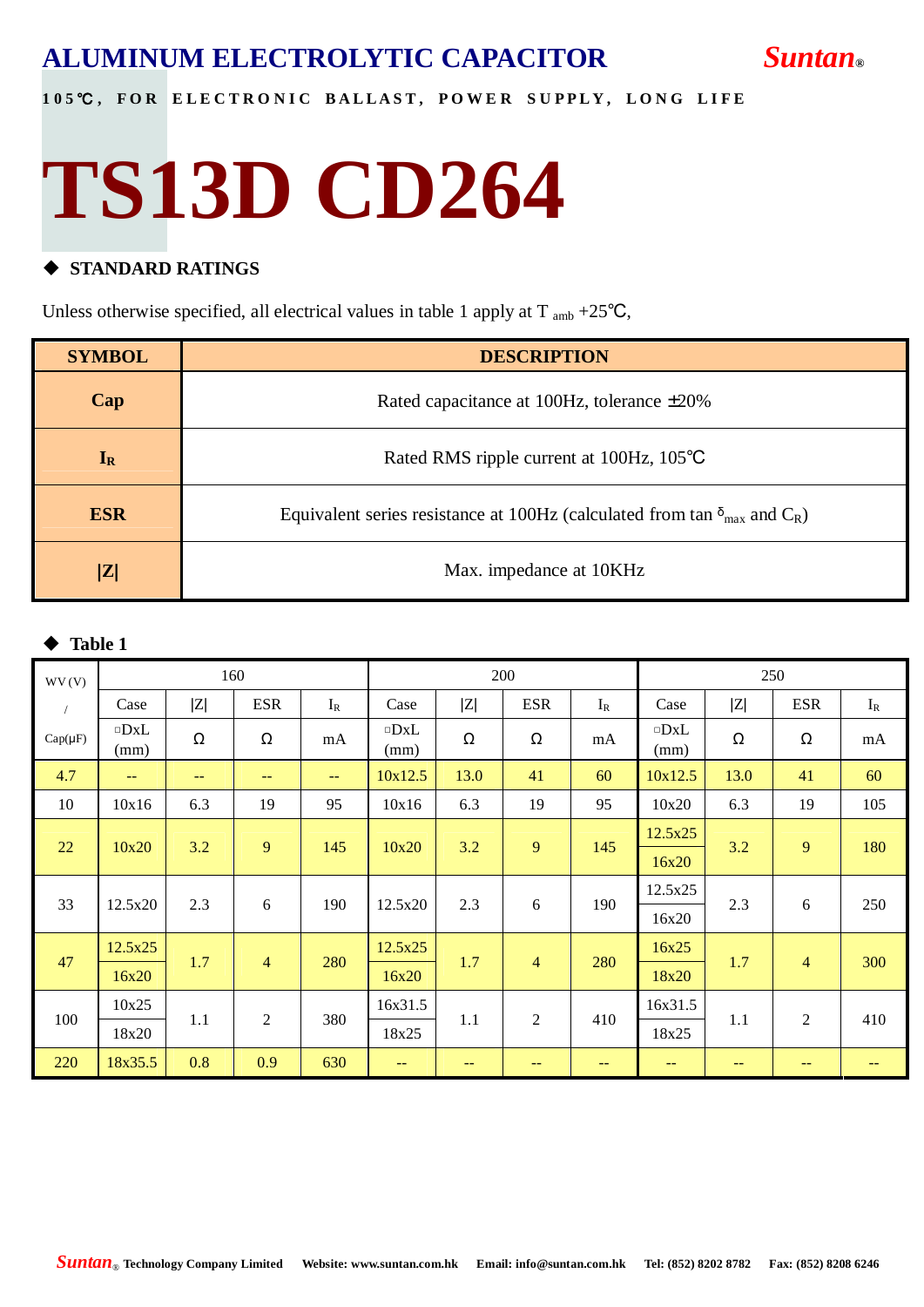

#### 105℃, FOR ELECTRONIC BALLAST, POWER SUPPLY, LONG LIFE

## **TS13D CD264**

#### $\blacklozenge$  Table 2

| WV(V)        |                    |     | 350            |       |                    |     | 400            |            | 450                |     |            |       |
|--------------|--------------------|-----|----------------|-------|--------------------|-----|----------------|------------|--------------------|-----|------------|-------|
| $\sqrt{2}$   | Case               | Z   | <b>ESR</b>     | $I_R$ | Case               | Z   | <b>ESR</b>     | $I_R$      | Case               | Z   | <b>ESR</b> | $I_R$ |
| $Cap(\mu F)$ | $\neg$ DxL<br>(mm) | Ω   | Ω              | mA    | $\neg$ DxL<br>(mm) | Ω   | Ω              | mA         | $\neg$ DxL<br>(mm) | Ω   | Ω          | mA    |
| 1.0          |                    |     |                |       |                    |     |                |            | 10x12.5            | 94  | 318        | 30    |
| 2.2          |                    |     |                |       | 10x12.5            | 33  | 109            | 40         | 10x16              | 43  | 145        | 45    |
| 3.3          | 10x12.5            | 22  | 72             | 50    | 10x16              | 22  | 72             | 50         | 10x20              | 29  | 96         | 65    |
| 4.7          | 10x16              | 16  | 51             | 65    | 10x20              | 16  | 51             | 70         | 12.5x20            | 20  | 68         | 80    |
| 10           | 12.5x20            | 7.6 | 24             | 120   | 12.5x20            | 7.6 | 24             | 120        | 16x20              | 10  | 32         | 140   |
|              | 12.5x25            |     |                |       | 16x25              |     |                |            | 16x31.5            |     |            |       |
| 22           | 16x20              | 3.8 | 11             | 180   | 18x20              | 3.8 | 11             | <b>200</b> | 18x25              | 4.6 | 14         | 220   |
| 33           |                    |     | $\overline{7}$ |       | 16x31.5            |     |                |            |                    |     |            |       |
|              | 16x25              | 2.6 |                | 210   | 18x25              | 2.6 | $\overline{7}$ | 245        | 18x35.5            | 3.4 | 10         | 280   |
|              | 16x35.5            |     | 5              |       |                    |     | 5              |            |                    |     |            |       |
| 47           | 18x31.5            | 2.0 |                | 300   | 18x31.5            | 2.0 |                | 300        |                    |     |            |       |